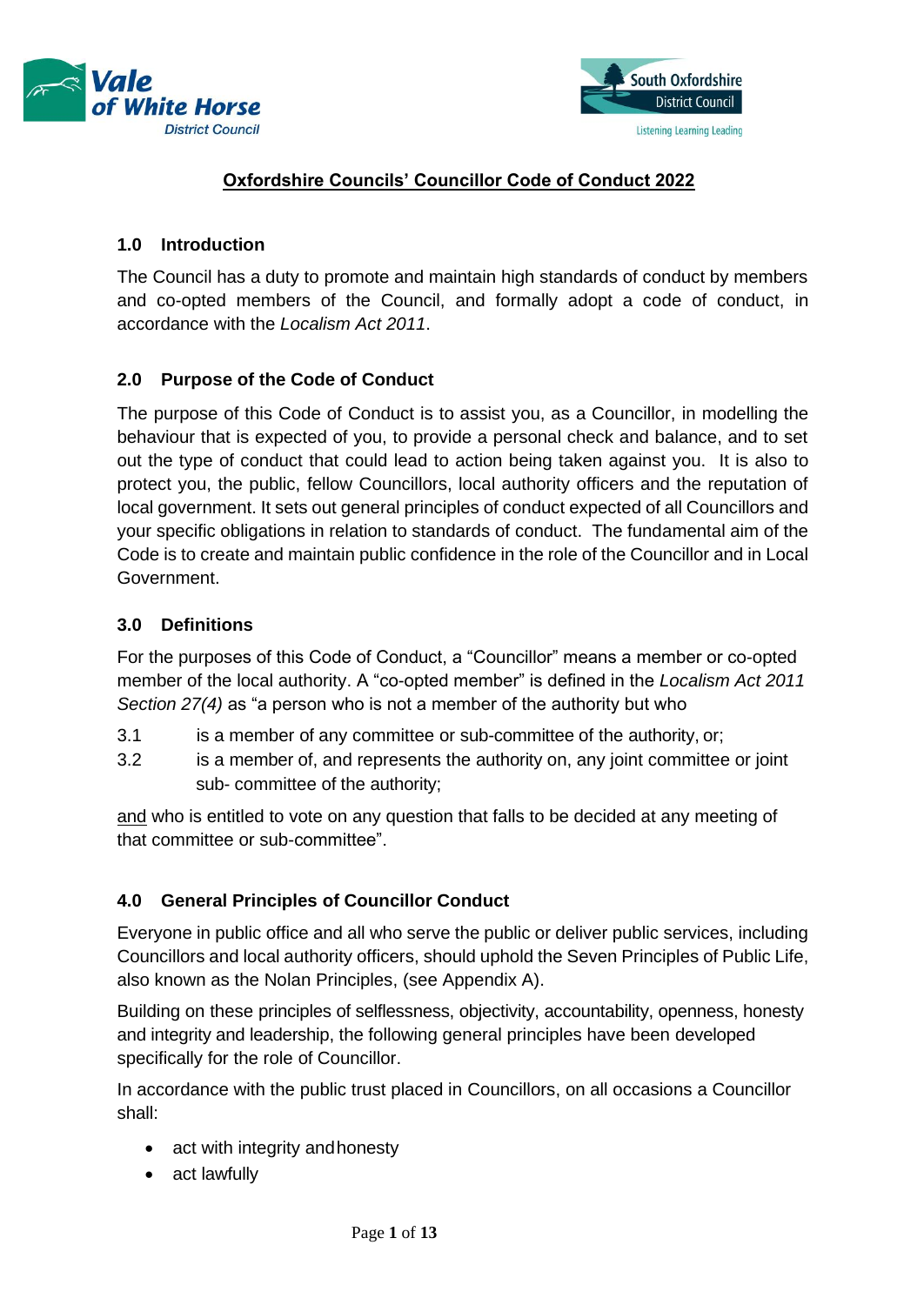



- treat all persons fairly and with respect; and
- lead by example and act in a way that secures public confidence in the role of Councillor.
- impartially exercise their responsibilities in the interests of the local community
- not improperly seek to confer an advantage, or disadvantage, on any person
- avoid conflicts of interest
- exercise reasonable care and diligence; and
- ensure that public resources are used prudently in accordance with the local authority's requirements and in the public interest.

These general principles have been incorporated into the obligations of the Code of Conduct as set out below.

## **5.0 Application of the Code of Conduct**

This Code of Conduct applies to you as soon as you sign your declaration of acceptance of the office of Councillor or attend your first meeting as a co-opted member and continues to apply to you until you cease to be a Councillor.

This Code of Conduct applies to you when you are acting in your capacity as a Councillor which may include when:

- you misuse your position as a Councillor
- Your actions would give the impression to a reasonable member of the public with knowledge of all the facts that you are acting as a Councillor;

The Code applies to all forms of communication and interaction, including at face-to-face meetings, at online or telephone meetings, in written communication, in verbal communication, in non-verbal communication and in electronic and social media communication, posts, statements and comments.

Your Monitoring Officer has statutory responsibility for the implementation of the Code of Conduct, and you are encouraged to seek advice from your Monitoring Officer on any matters that may relate to the Code of Conduct. Town and parish Councillors are encouraged to seek advice from their Clerk, who may refer matters to the Monitoring Officer.

## **6.0 Standards of Councillor Conduct**

This section sets out the obligations (in bold below), which are the minimum standards of conduct required of a Councillor. Should a Councillor's conduct fall short of these standards, a complaint may be made against them, which may result in action beingtaken.

Guidance is also included below each obligation to help explain the reasons for the obligations and how they should be followed.

#### **6.1 Respect**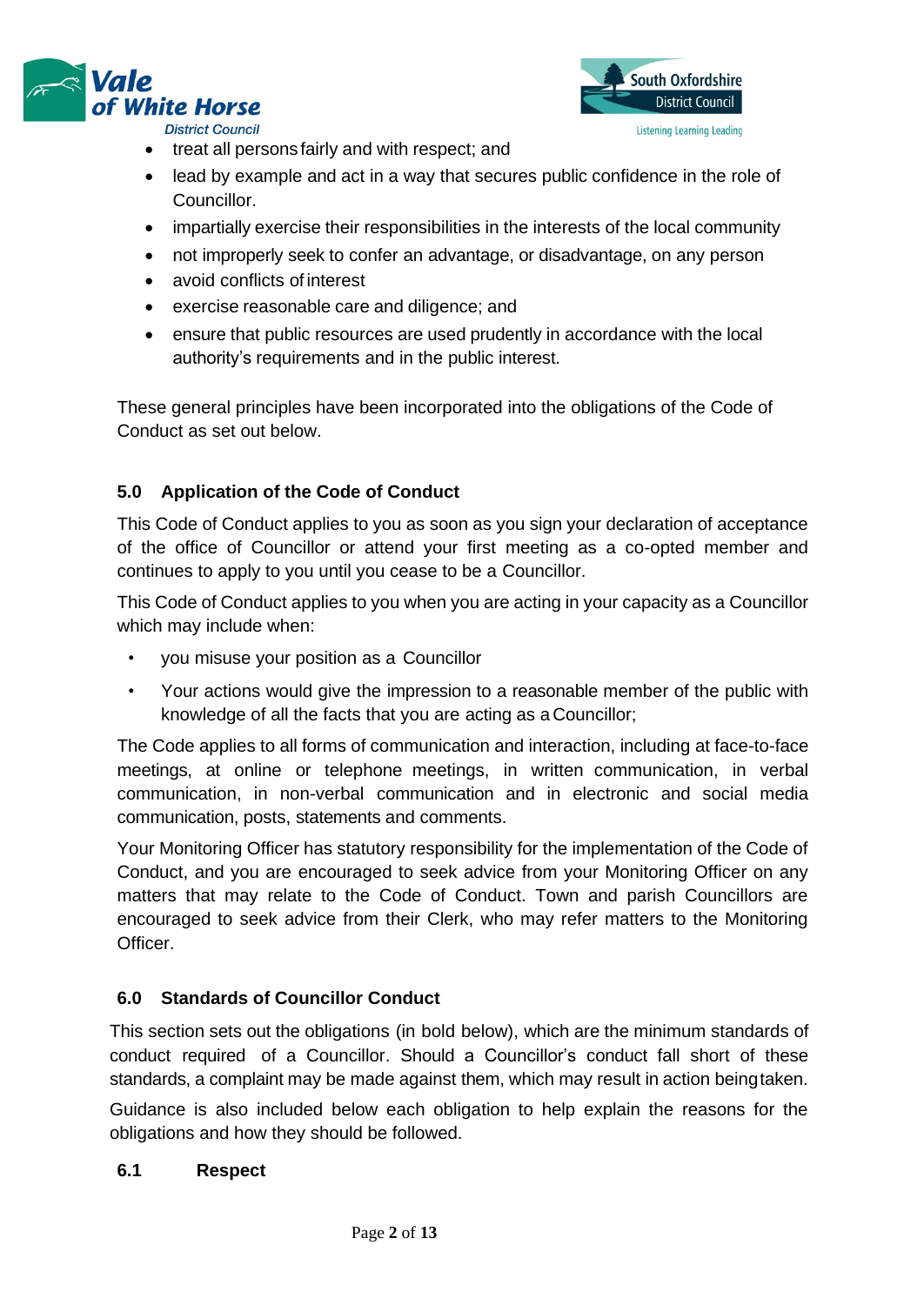



- **6.1.1 Shall treat everyone, including other Councillors and members of the public with respect.**
- **6.1.2 Shall treat local authority employees, employees and representatives of partner organisations and those volunteering for the local authority with respect and respect the role they play.**

Respect means politeness and courtesy in behaviour, speech, and in the written word. Debate and having different views are all part of a healthy democracy. As a Councillor, you can express, challenge, criticise and disagree with views, ideas, opinions and policies in a robust but civil manner. You should not, however, subject individuals, groups of people or organisations to personal attack.

In your contact with the public, you should treat them politely and courteously. Rude and offensive behaviour lowers the public's expectations and confidence in Councillors.

In return, you have a right to expect respectful behaviour from everyone. If members of the public are being abusive, intimidatory or threatening you are entitled to stop any conversation or interaction in person or online and report them to the relevant social media provider and/or the police. This also applies to fellow councillors, where action could then be taken under the Councillor Code of Conduct, and local authority employees, where concerns should be raised in line with the local authority's councillorofficer protocol.

# **6.2 Bullying, Harassment and Discrimination**

## **A Councillor:**

- **6.2.1 Shall not bully any person.**
- **6.2.2 Shall not harass anyperson.**

## **6.2.3 Shall promote equalities and not discriminate againstany person.**

Bullying is offensive, intimidating, malicious or insulting behaviour, an abuse or misuse of power through means that undermine, humiliate, denigrate or injure the recipient. Bullying might be a regular pattern of behaviour or a one-off incident, happen face-toface, on social media, in emails or phone calls, happen in the workplace or at work social events and may not always be obvious or noticed by others.

The Protection from Harassment Act 1997 defines harassment as; conduct that causes alarm or distress or puts people in fear of violence and must involve such conduct on at least two occasions. It can include repeated attempts to impose unwanted communications and contact upon a person in a manner that could be expected to cause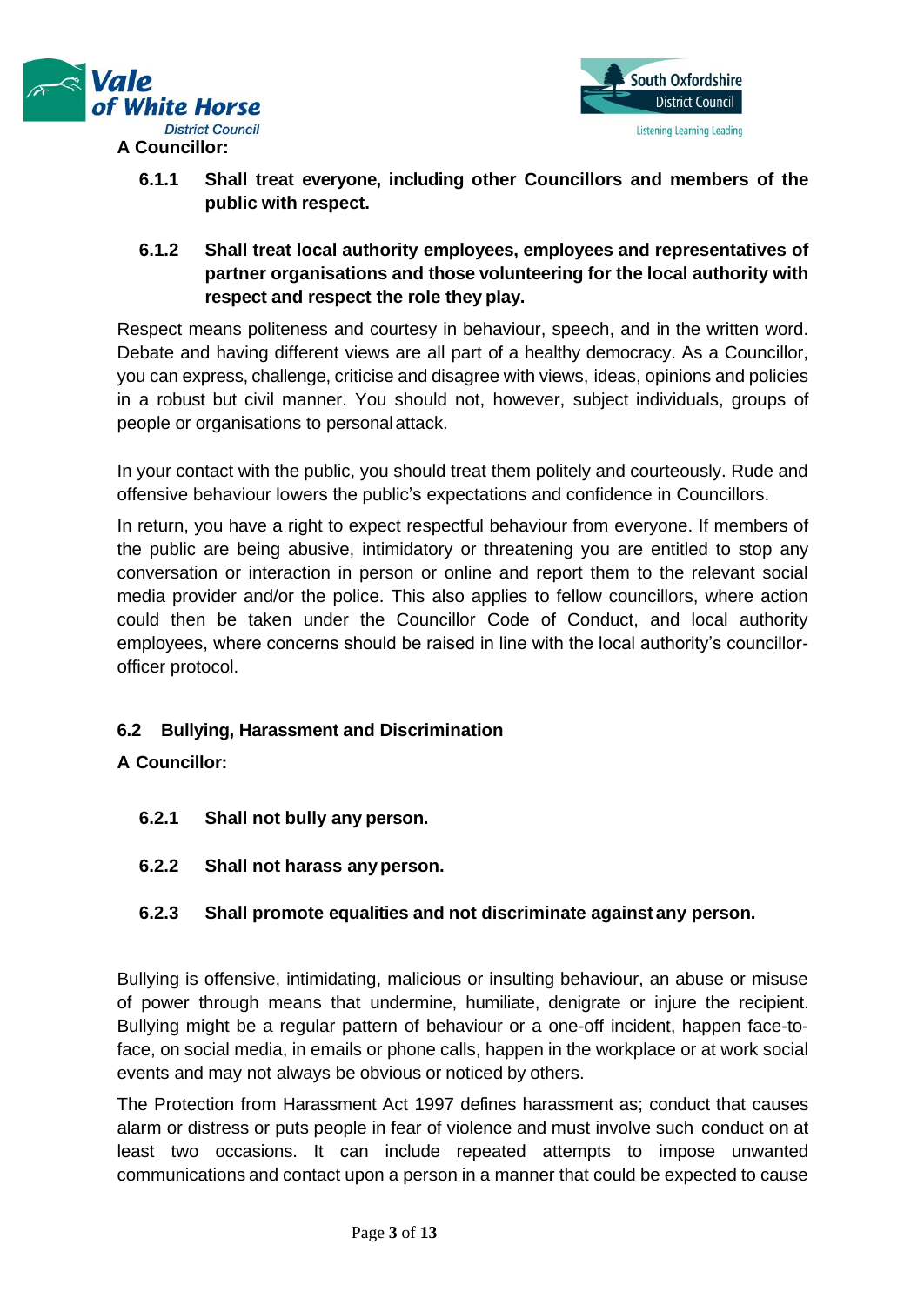





Discrimination is where someone is treated unfairly because of a protected characteristic. Protected characteristics are specific aspects of a person's identity defined by the Equality Act 2010. They are age, disability, gender reassignment, marriage and civil partnership, pregnancy and maternity, race, religion or belief, sex and sexual orientation.

Legislation places specific duties on local authorities. Councillors have a central role to play in ensuring that equality issues are integral to the local authority's performance and strategic aims, and that there is a strong vision and public commitment to equality across public services.

# **6.3 Impartiality of Officers of the Council**

# **A Councillor:**

# **6.3.1 Shall not compromise, or attempt to compromise, the impartiality of anyone who works for, or on behalf of, the local authority.**

Officers work for the local authority as a whole and must be politically neutral, (other than political assistants where applicable). They should not be coerced or persuaded to act in a way that would undermine their neutrality. A Councillor may question officers in order to understand, for example, their reasons for proposing to act in a particular way, or the content of a report that they have written. However, a Councillor must not try and force them to act differently, change their advice, or alter the content of that report, if doing so would prejudice their professional integrity.

# **6.4 Confidentiality and access to information**

# **A Councillor:**

- **6.4.1 Shall not disclose information either given to them in confidence by anyone or acquired by them which they believe, or ought reasonably to be aware, is of a confidential nature, unless**
	- **i. They have received the consent of a person authorised to give it; or**
	- **ii. They are required by law to do so; or**
	- **iii. the disclosure is made to a third party for the purpose of obtaining professional legal advice provided that the third party agrees not to disclose the information to any other person; or**
	- **iv. the disclosure is reasonable and in the public interest; and also made in good faith and in compliance with the reasonable requirements of the local authority and consultation with the Monitoring Officer has taken place prior to its release.**
- **6.4.2 Shall not improperly use knowledge gained solely as a result of their role**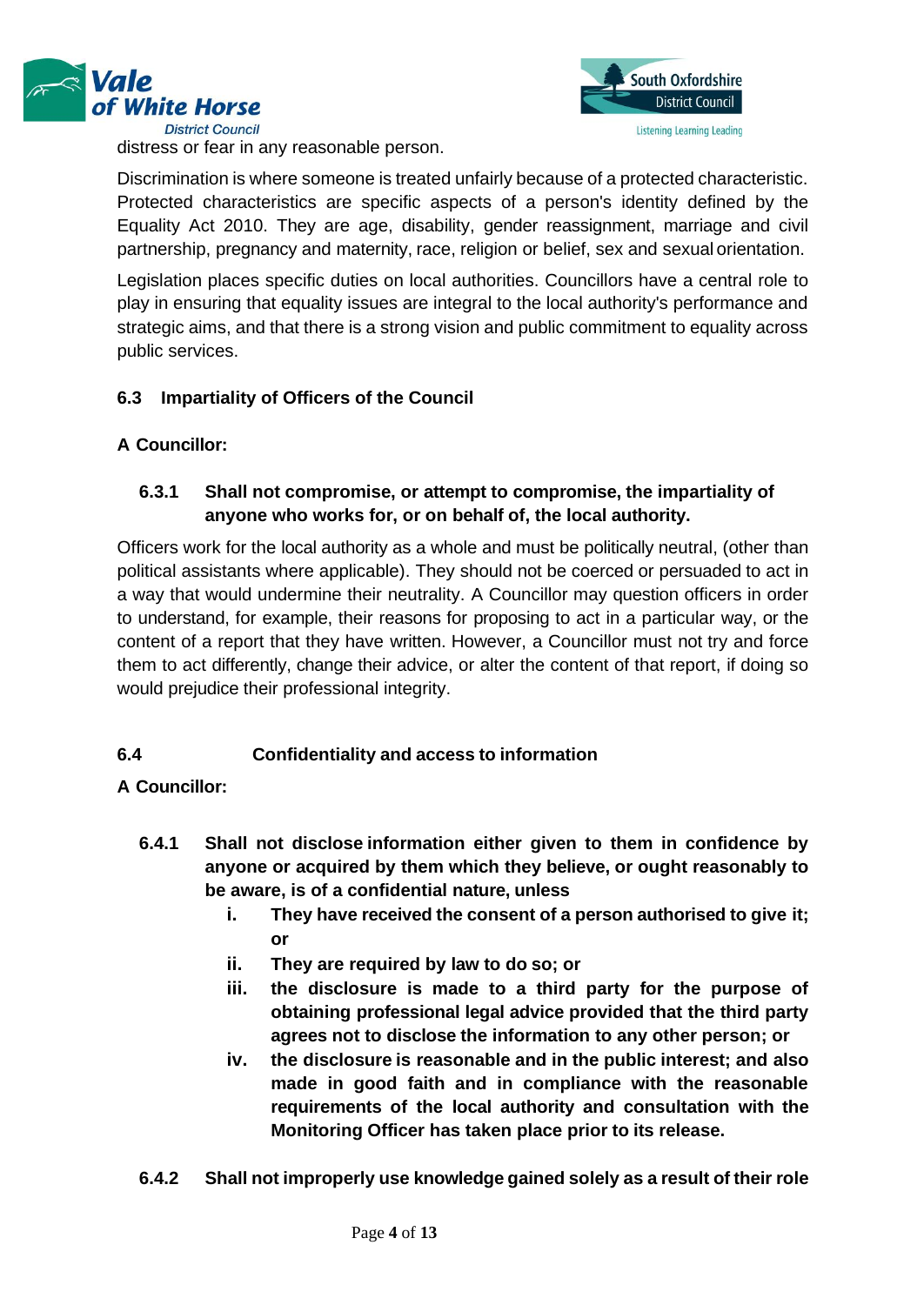



**as a Councillor for the advancement of themselves, their friends, family members, employer or business interests.**

- **6.4.3 Shall not prevent anyone from getting information that they are entitled to by law.**
- **6.4.4 When making decisions on behalf of, or as part of, the Council shall have due regard to any professional advice provided by the Council's Officers**.

### **6.5 Disrepute**

### **A Councillor:**

## **6.5.1 Shall not bring their role or local authority into disrepute.**

As a Councillor, you are trusted to make decisions on behalf of your community and your actions and behaviour are subject to greater scrutiny than that of ordinary members of the public. You should be aware that your actions might have an adverse impact on you, other Councillors and/or your local authority and may lower the public's confidence in your or your local authority's ability to discharge your/its functions.

#### **6.6 Use of position**

#### **A Councillor:**

# **6.6.1 Shall not use, or attempt to use, their position improperly to the advantage or disadvantage of anyone.**

A Councillor should not take advantage of opportunities, responsibilities and privileges to further their own or others' private interests or to disadvantage anyone unfairly.

## **6.7 Local authority Resources and Facilities**

#### **A Councillor:**

- **6.7.1 Shall not misuse council resources.**
- **6.7.2 Shall, when using the resources of the local authority or authorising their use by others, act in accordance with the local authority's requirements; and ensure that such resources are not used for political purposes unless that use could reasonably be regarded as likely to facilitate, or be conducive to, the discharge of the functions of the local authority or of the office to which they have been elected or appointed.**

A Councillor may be provided with resources and facilities by the local authority to assist them in carrying out their duties as a Councillor. Examples may include office support,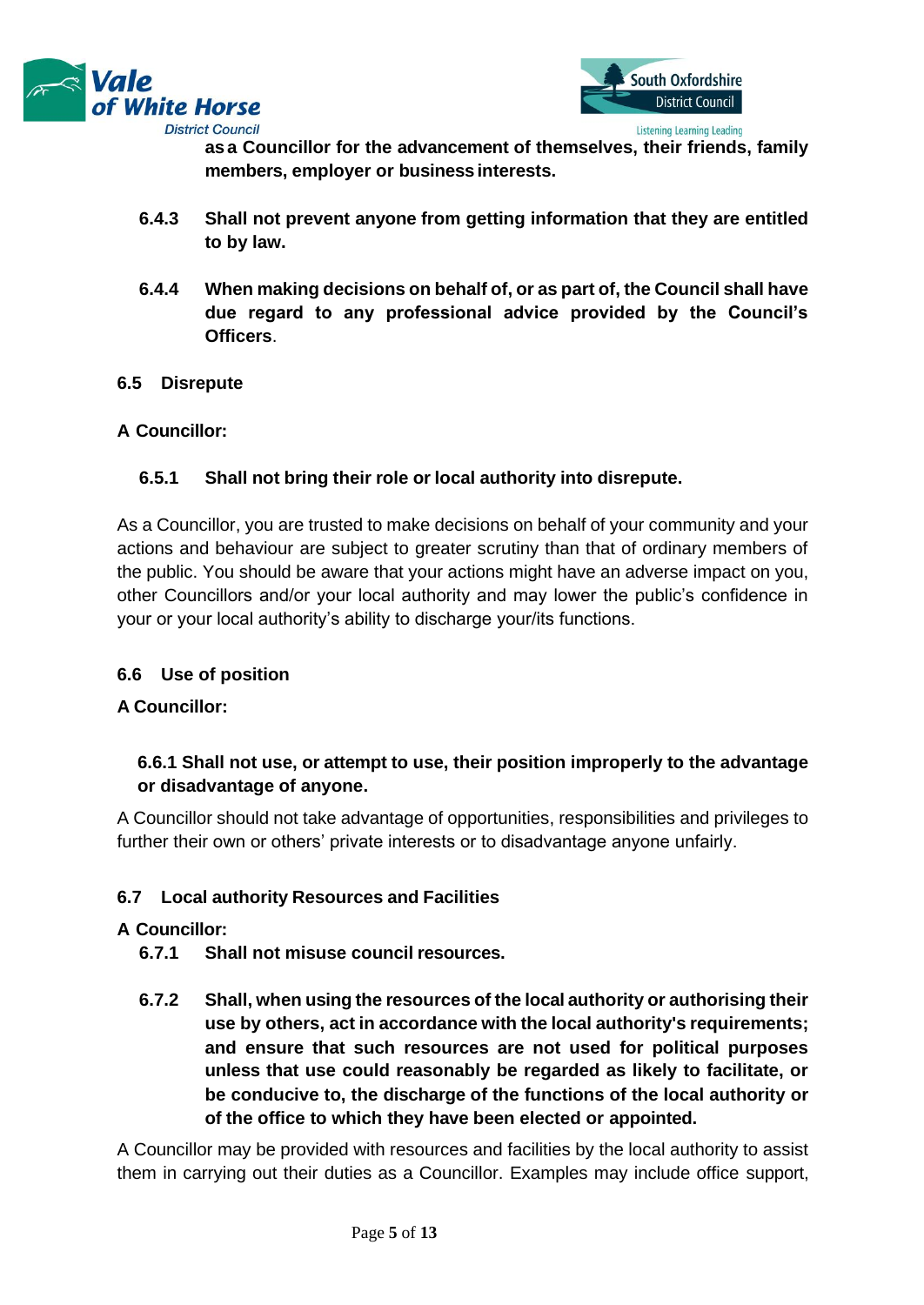



stationery, equipment such as phones, computers and transport and access and use of local authority buildings and rooms.

## **6.8 Compliance with the Code of Conduct**

#### **A Councillor:**

- **6.8.1 Shall undertake Code of Conduct training as required by the local authority.**
- **6.8.2 Shall cooperate with any Code of Conduct assessment, investigation, hearingand/or determination.**
- **6.8.3 Shall not intimidate or attempt to intimidate any person who is likely to be involved with the administration of any investigation or proceedings.**
- **6.8.4 Shall comply with any sanction imposed on them following a finding that they have breached the Code of Conduct.**

It is extremely important for a Councillor to demonstrate high standards, to have your actions open to scrutiny and not to undermine public trust in the local authority or its governance. If you do not understand or are concerned about the local authority's processes in handling a complaint, you should raise this with the Monitoring Officer.

## **7.0 Registering and Declaring Interests**

You need to register your interests so that the public, local authority employees and fellow councillors know which of your interests might give rise to a conflict of interest. The register is a public document that can be consulted when (or before) an issue arises. The register also protects you by allowing you to demonstrate openness and a willingness to be held accountable. You are personally responsible for deciding whether or not you should disclose an interest in a meeting, but it can be helpful for you to know early on if others think that a potential conflict might arise. It is also important that the public know about any interest that might have to be disclosed by you or other councillors when making or taking part in decisions, so that decision making is seen by the public as open and honest. This helps to ensure that public confidence in the integrity of local governance is maintained.

#### **7.1 Disclosable Pecuniary Interests**

A Councillor must, within 28 days of taking office as a member or co-opted member, notify the Council's Monitoring Officer of any disclosable pecuniary interest as defined by regulations made by the Secretary of State (see Appendix B), where the pecuniary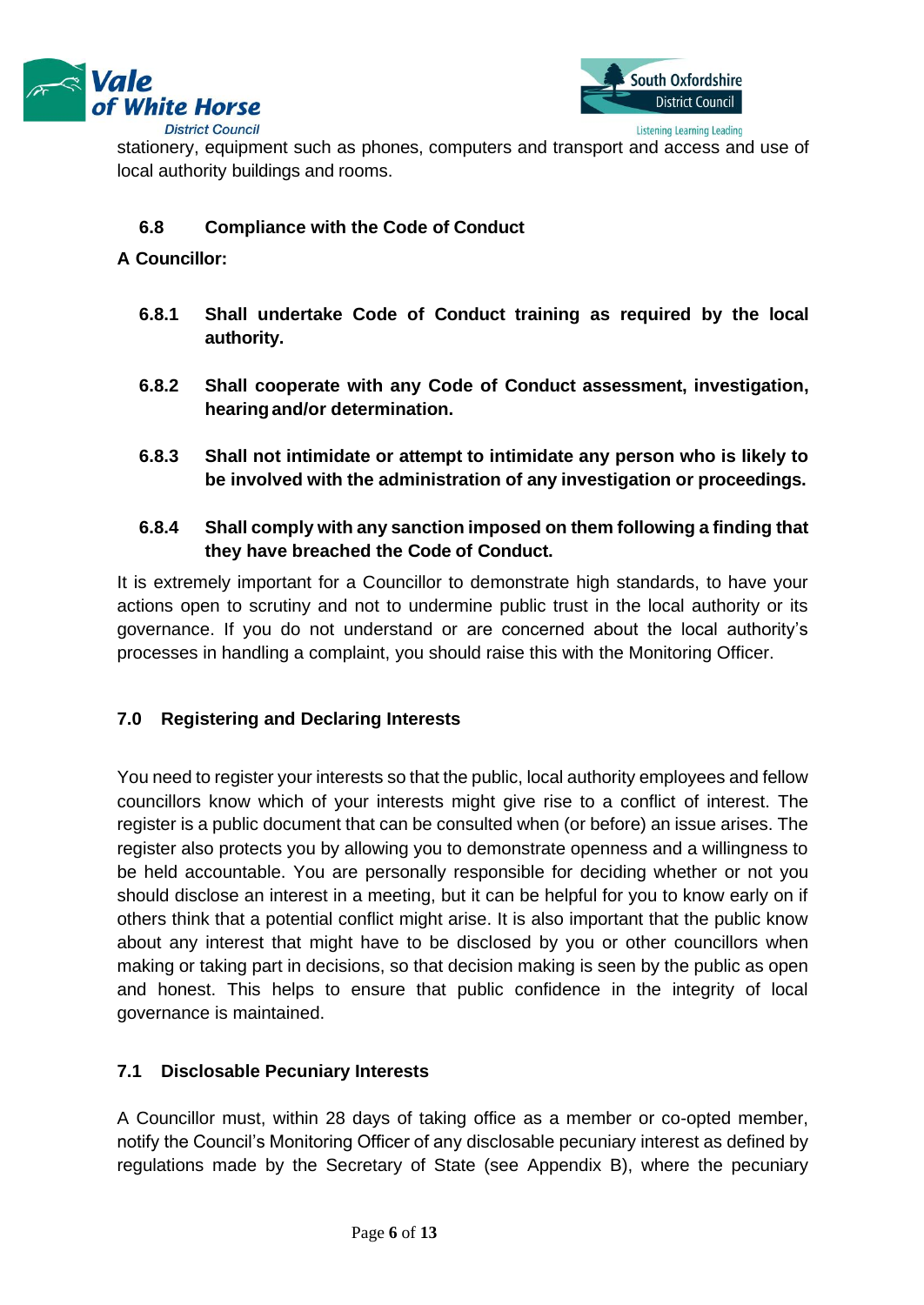



interest is yours, your spouse's or civil partner's, or is the pecuniary interest of somebody with whom you are living with as a husband or wife, or as if you were civil partners. Section 29 of the Localism Act 2011 requires the Monitoring Officer to establish and maintain a register of interests of members of the authority.

You must disclose the interest at any meeting of the Council at which you are present, where you have a disclosable interest in any matter being considered and where the matter is not a 'sensitive interest'. If it is a 'sensitive interest', you must disclose the fact that you have an interest but do not have to disclose the nature of it. (A sensitive interest is an interest which, in the opinion of the Monitoring Officer, if disclosed, could lead to the Councillor, or a person connected with them, being subjected to violence or intimidation.) You are personally responsible for deciding whether or not you should disclose an interest in a meeting.

Following any disclosure of an interest not on the Council's register, or the subject of pending notification, you must notify the Monitoring Officer of the interest within 28 days beginning with the date of disclosure.

Unless dispensation has been granted, by the Monitoring Officer, you may not participate in any discussion of, or vote on, or discharge any function related to any matter in which you have a disclosable pecuniary interest. You must withdraw from the room or chamber when the meeting discusses and votes on the matter.

Where you have a disclosable pecuniary interest on a matter to be considered or being considered by you as a Cabinet member in exercise of your executive function, you must notify the Monitoring Officer of the interest and must not take any steps or further steps in the matter apart from arranging for someone else to deal with it .

You must ensure that your register of interests is kept up to date and within 28 days of becoming aware of any new interest, or of any change to a registered interest, notify the Monitoring Officer.

You should note that failure to register or disclose a disclosable pecuniary interest as set out in Appendix B is a criminal offence under the Localism Act 2011.

## **7.2 Other Registerable Interests**

You must also register your other registerable interests with the Monitoring Officer within 28 days of taking office and ensure these are kept up to date by notifying any changes within 28 days.

Where a matter arises at a meeting which *directly relates* to the financial interest or wellbeing of one of your Other Registerable Interests (as set out in Appendix C), you must disclose the interest.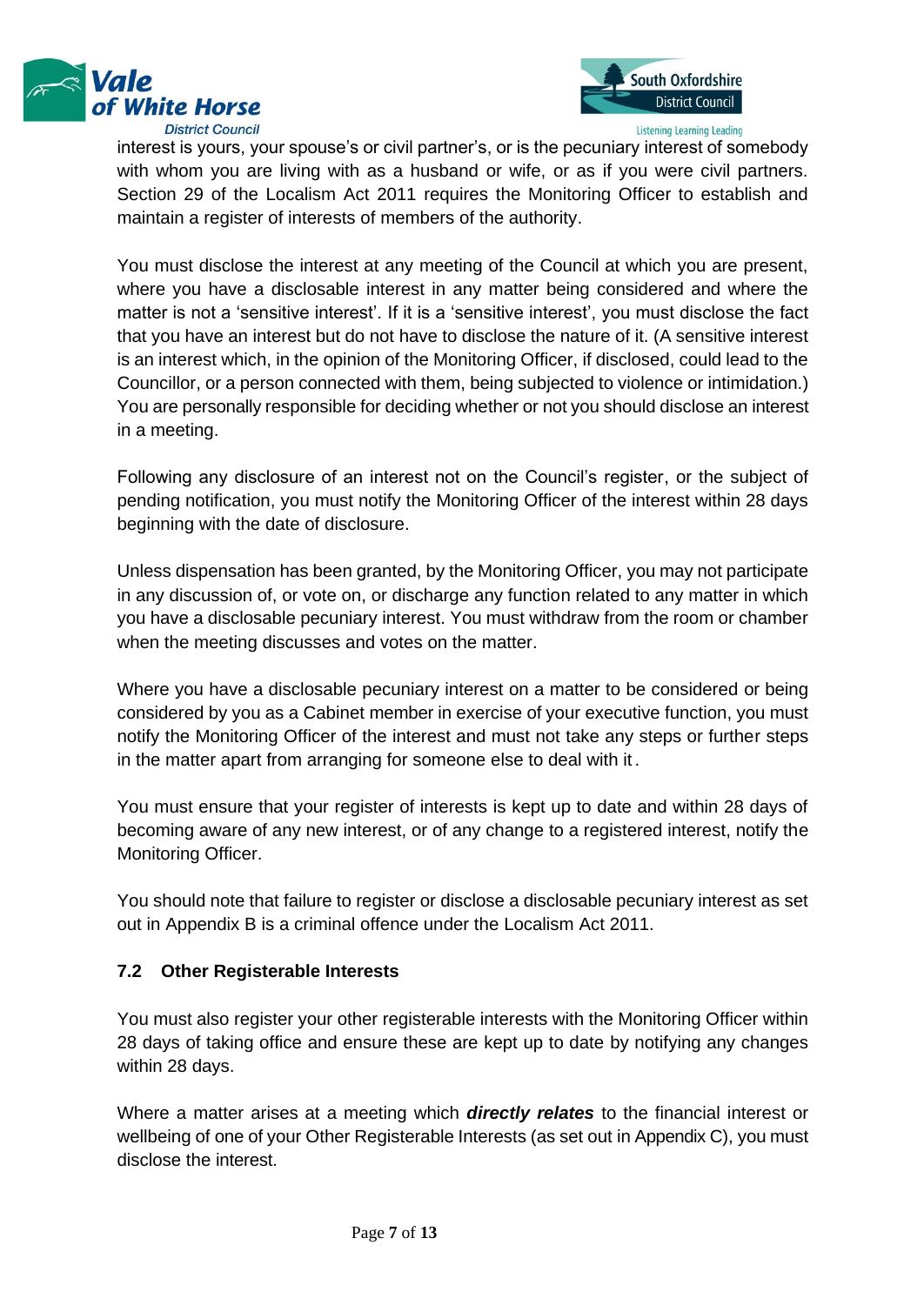



Wellbeing can be described as a condition of contentedness, healthiness and happiness; anything that could be said to affect a person's quality of life, either positively or negatively, is likely to affect their wellbeing.

You may speak on the matter only if members of the public are also allowed to speak at the meeting but otherwise must not take part in any discussion or vote on the matter and must not remain in the room unless you have been granted a dispensation. If it is a 'sensitive interest', you do not have to disclose the nature of the interest.

Where you have an Other Registerable Interest on a matter to be considered or is being considered by you as a Cabinet member in exercise of your executive function, you must notify the Monitoring Officer of the interest and must not take any steps or further steps in the matter apart from arranging for someone else to deal with it.

# **7.3 Non-Registerable Interests**

Where a matter arises at a meeting which *directly relates* to your financial interest or wellbeing and does not fall under disclosable pecuniary interests at 7.1 above, or the financial interest or wellbeing of a relative or close associate, you must disclose the interest.

You may speak on the matter only if members of the public are also allowed to speak at the meeting but otherwise must not take part in any discussion or vote on the matter and must not remain in the room unless you have been granted a dispensation. If it is a sensitive interest you do not have to disclose the nature of the interest.

Where a matter arises at a meeting which *affects* your own financial interest or wellbeing, a financial interest or wellbeing of a relative or close associate or a financial interest or wellbeing of a body included under Other Registrable Interests as set out at 7.2 above and appendix C you must disclose the interest. In order to determine whether you can remain in the meeting after disclosing your interest the following test should be applied:

Where a matter affects the financial interest or well-being:

- a. to a greater extent than it affects the financial interests of the majority of inhabitants of the ward affected by the decisionand;
- b. a reasonable member of the public knowing all the facts would believe that it would affect your view of the wider public interest

You may speak on the matter only if members of the public are also allowed to speak at the meeting. Otherwise, you must not take part in any discussion or vote on the matter and must not remain in the room unless you have been granted a dispensation. If it is a 'sensitive interest', you do not have to disclose the nature of the interest.

Where you have a Non-Registerable Interest on a matter to be considered or is being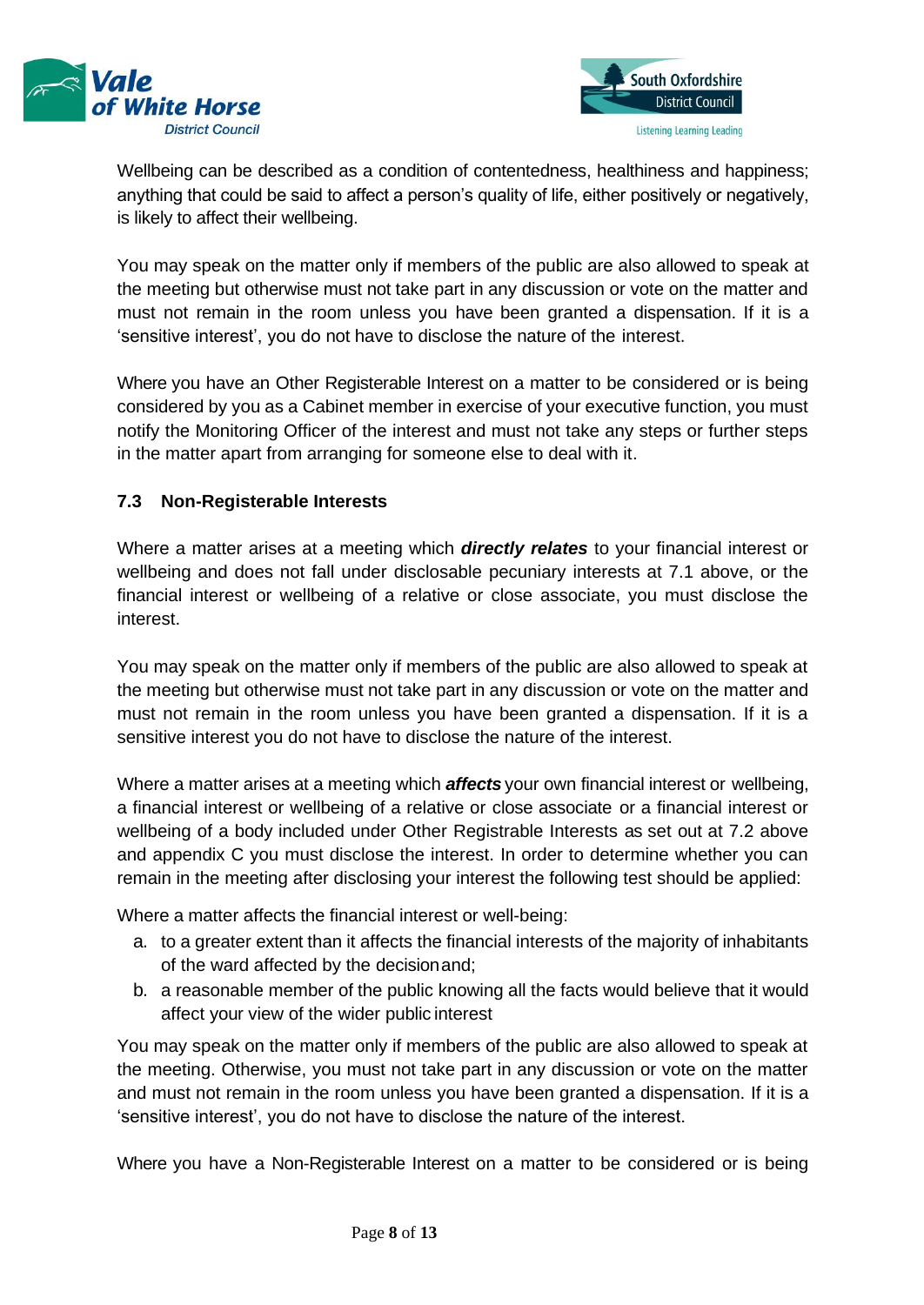



considered by you as a Cabinet member in exercise of your executive function, you must notify the Monitoring Officer of the interest and must not take any steps or further steps in the matter apart from arranging for someone else to deal with it.

## **8.0 Gifts and Hospitality**

### **A Councillor:**

- **8.1 Shall not accept gifts or hospitality, irrespective of estimated value, which could give rise to real or substantive personal gain or a reasonable suspicion of influence to show favour from persons seeking to acquire, develop or do business with the local authority or from persons who may apply to the local authority for any permission, licence or other significant advantage.**
- **8.2 Shall register with the Monitoring Officer any gift or hospitality with an estimated value of at least £50 within 28 days of itsreceipt.**

# **8.3 Shall register with the Monitoring Officer any significant gift or hospitality that they have been offered but have refused to accept.**

The presumption should always be not to accept significant gifts or hospitality but there may be times when such a refusal may be difficult if it is seen as rudeness in which case, you could accept it but must ensure it is publicly registered.

You do not need to register gifts and hospitality which are not related to your role as a Councillor.

It is appropriate to accept normal expenses and hospitality associated with your duties as a Councillor.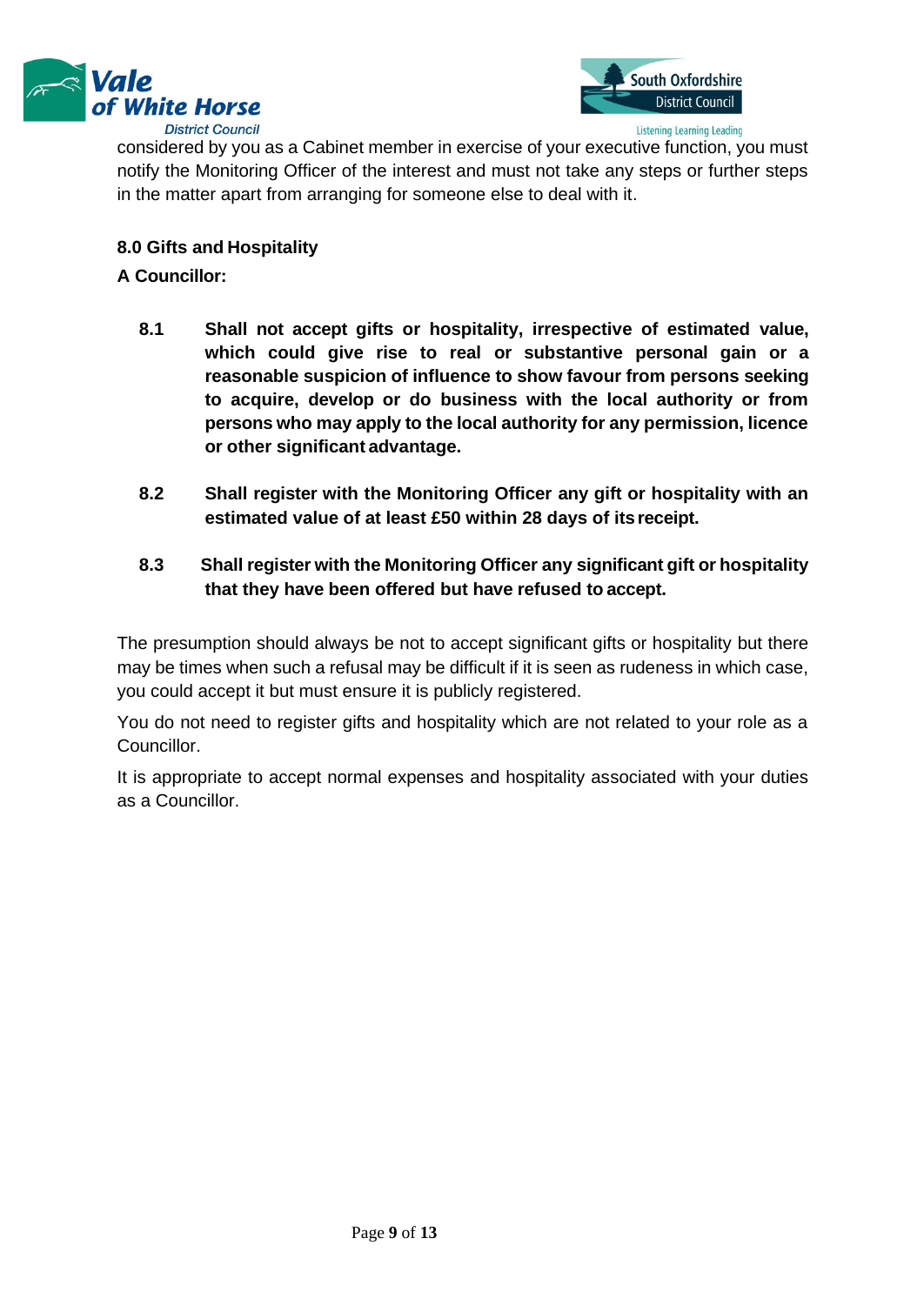



### **Appendices**

# **Appendix A – The Seven Principles of Public Life**

The principles are:

### **Selflessness**

Holders of public office should act solely in terms of the public interest.

### **Integrity**

Holders of public office must avoid placing themselves under any obligation to people or organisations that might try inappropriately to influence them in their work. They should not act or take decisions in order to gain financial or other material benefits for themselves, their family, or their friends. They must disclose and resolve any interests and relationships.

### **Objectivity**

Holders of public office must act and take decisions impartially, fairly and on merit, using the best evidence and without discrimination or bias.

### **Accountability**

Holders of public office are accountable to the public for their decisions and actions and must submit themselves to the scrutiny necessary to ensure this.

### **Openness**

Holders of public office should act and take decisions in an open and transparent manner. Information should not be withheld from the public unless there are clear and lawful reasons for so doing.

#### **Honesty**

Holders of public office should be truthful.

## **Leadership**

Holders of public office should exhibit these principles in their own behaviour. They should actively promote and robustly support the principles and be willing to challenge poor behaviour wherever it occurs.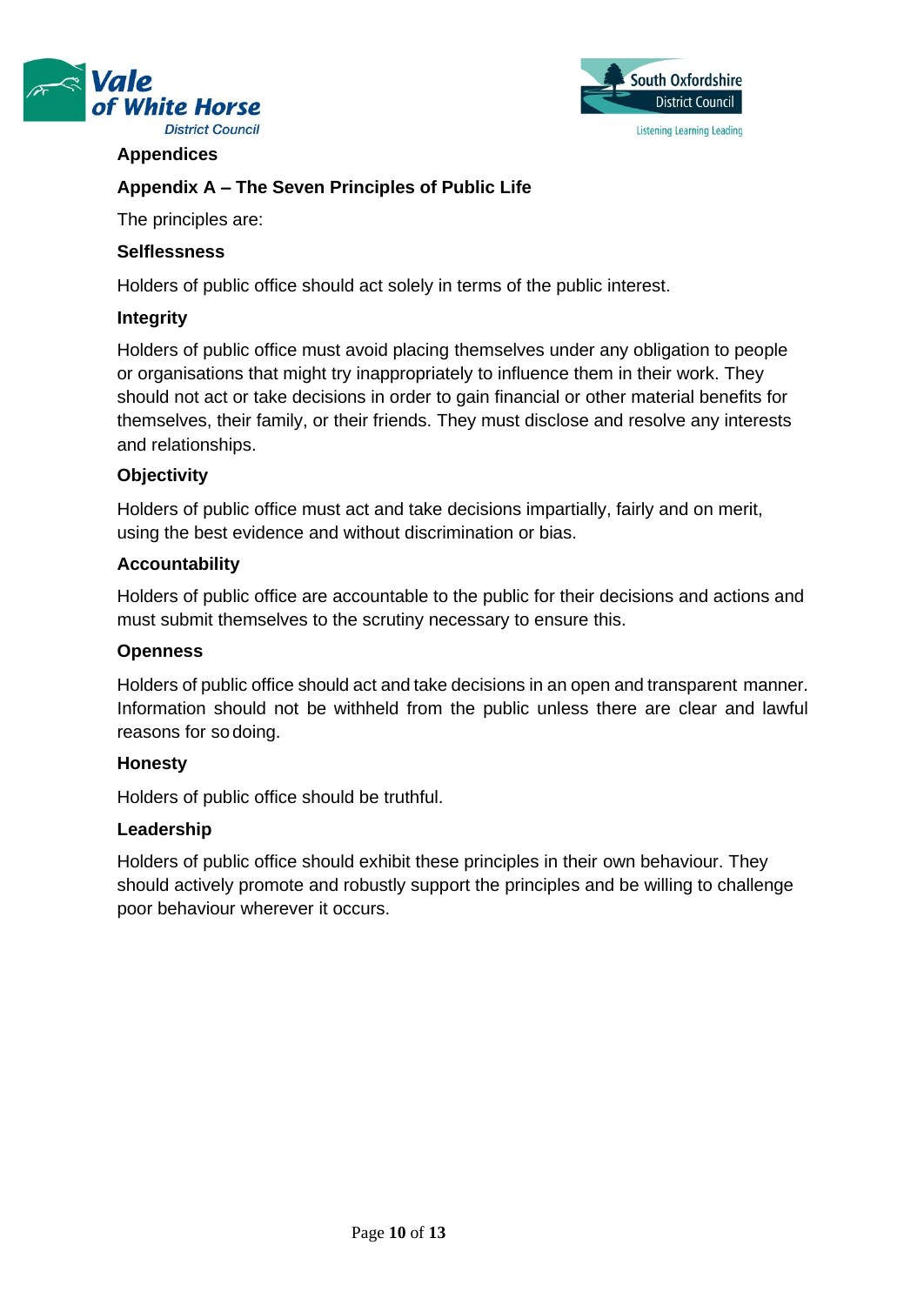



### **Appendix B: Disclosable Pecuniary Interests**

"**Disclosable Pecuniary Interest"** means an interest of yourself, or of your partner if you are aware of your partner's interest, within the descriptions set out in the table below.

**"Partner"** means a spouse or civil partner, or a person with whom you are living as husband or wife, or a person with whom you are living as if you are civil partners.

This table sets out the explanation of Disclosable Pecuniary Interests as set out in the [Relevant Authorities \(Disclosable Pecuniary Interests\) Regulations 2012](https://www.legislation.gov.uk/uksi/2012/1464/made)[.](https://www.legislation.gov.uk/uksi/2012/1464/made)

| <b>Subject</b>                                       | <b>Description</b>                                                                                                                                                                                                                                                                                                                                                                                                                                               |
|------------------------------------------------------|------------------------------------------------------------------------------------------------------------------------------------------------------------------------------------------------------------------------------------------------------------------------------------------------------------------------------------------------------------------------------------------------------------------------------------------------------------------|
| Employment, office, trade, profession<br>or vocation | Any employment, office, trade, profession or<br>vocation carried on for profit or gain.                                                                                                                                                                                                                                                                                                                                                                          |
| Sponsorship                                          | Any payment or provision of any other financial<br>benefit (other than from the council) made to the<br>councillor during the previous 12-month period for<br>expenses incurred by him/her in carrying out<br>his/her duties as a councillor, or towards his/her<br>election expenses.<br>This includes any payment or financial benefit<br>from a trade union within the meaning of the<br><b>Trade Union and Labour Relations</b><br>(Consolidation) Act 1992. |

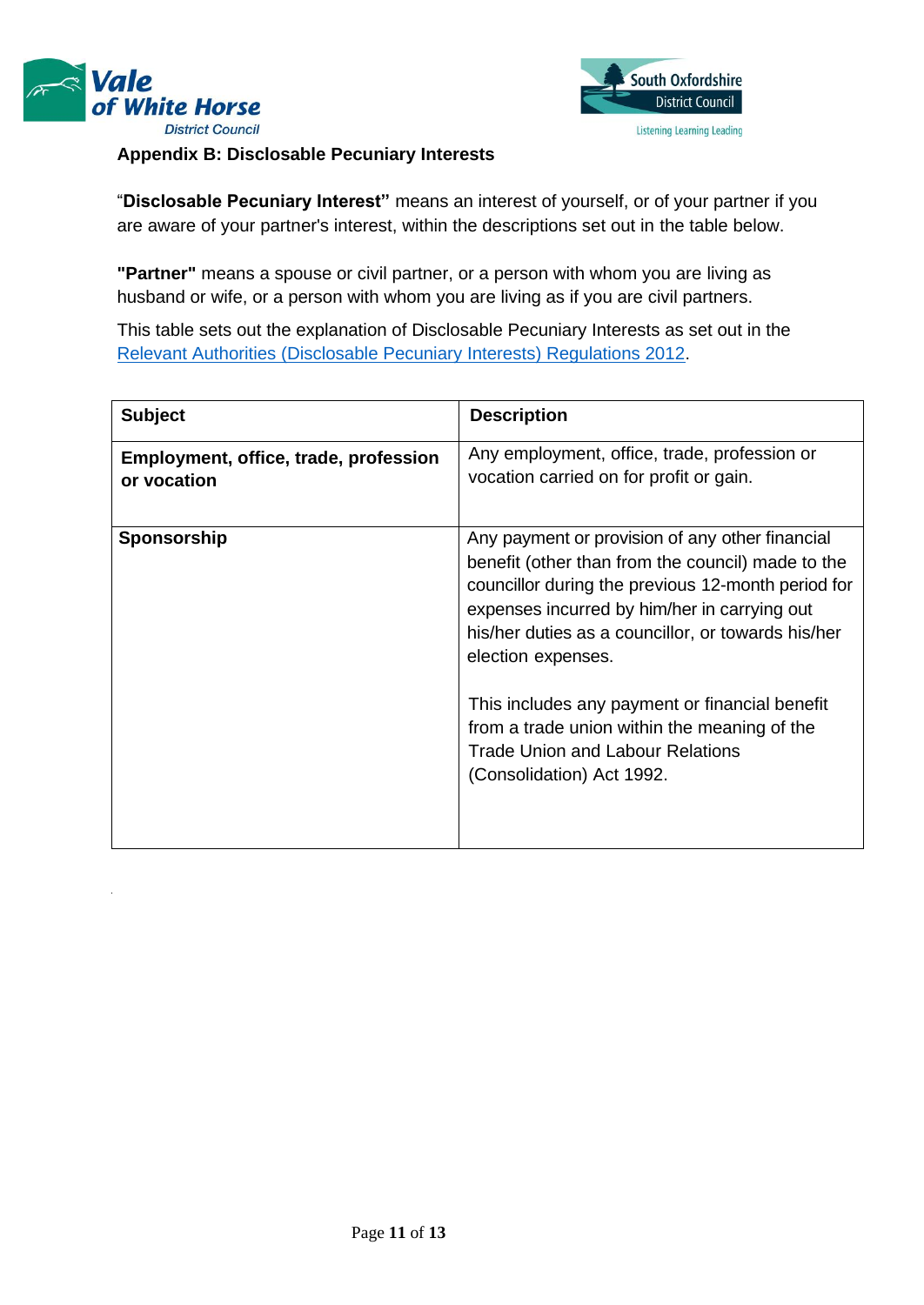



| <b>District Council</b>    | <b>Listening Learning Leading</b>                                                                                                                                                                                                                                                                                                                                                                                                                                                                                                        |
|----------------------------|------------------------------------------------------------------------------------------------------------------------------------------------------------------------------------------------------------------------------------------------------------------------------------------------------------------------------------------------------------------------------------------------------------------------------------------------------------------------------------------------------------------------------------------|
| <b>Contracts</b>           | Any contract made between the councillor or<br>his/her spouse or civil partner or the person with<br>whom the councillor is living as if they were<br>spouses/civil partners (or a firm in which such<br>person is a partner, or an incorporated body of<br>which such person is a director* or a body that<br>such person has a beneficial interest in the<br>securities of*) and the council -<br>(a) under which goods or services are to be<br>provided or works are to be executed; and<br>(b) which has not been fully discharged. |
| <b>Land and Property</b>   | Any beneficial interest in land which is within the<br>area of the council.<br>'Land' excludes an easement, servitude, interest<br>or right in or over land which does not give the<br>councillor or his/her spouse or civil partner or the<br>person with whom the councillor is living as if they<br>were spouses/ civil partners (alone or jointly with<br>another) a right to occupy or to receive income.                                                                                                                           |
| <b>Licenses</b>            | Any licence (alone or jointly with others) to occupy<br>land in the area of the council for a month or<br>longer                                                                                                                                                                                                                                                                                                                                                                                                                         |
| <b>Corporate tenancies</b> | Any tenancy where (to the councillor's<br>knowledge)—<br>(a) the landlord is the council; and<br>(b) the tenant is a body that the councillor, or<br>his/her spouse or civil partner or the person with<br>whom the councillor is living as if they were<br>spouses/ civil partners is a partner of or a director*<br>of or has a beneficial interest in the securities* of.                                                                                                                                                             |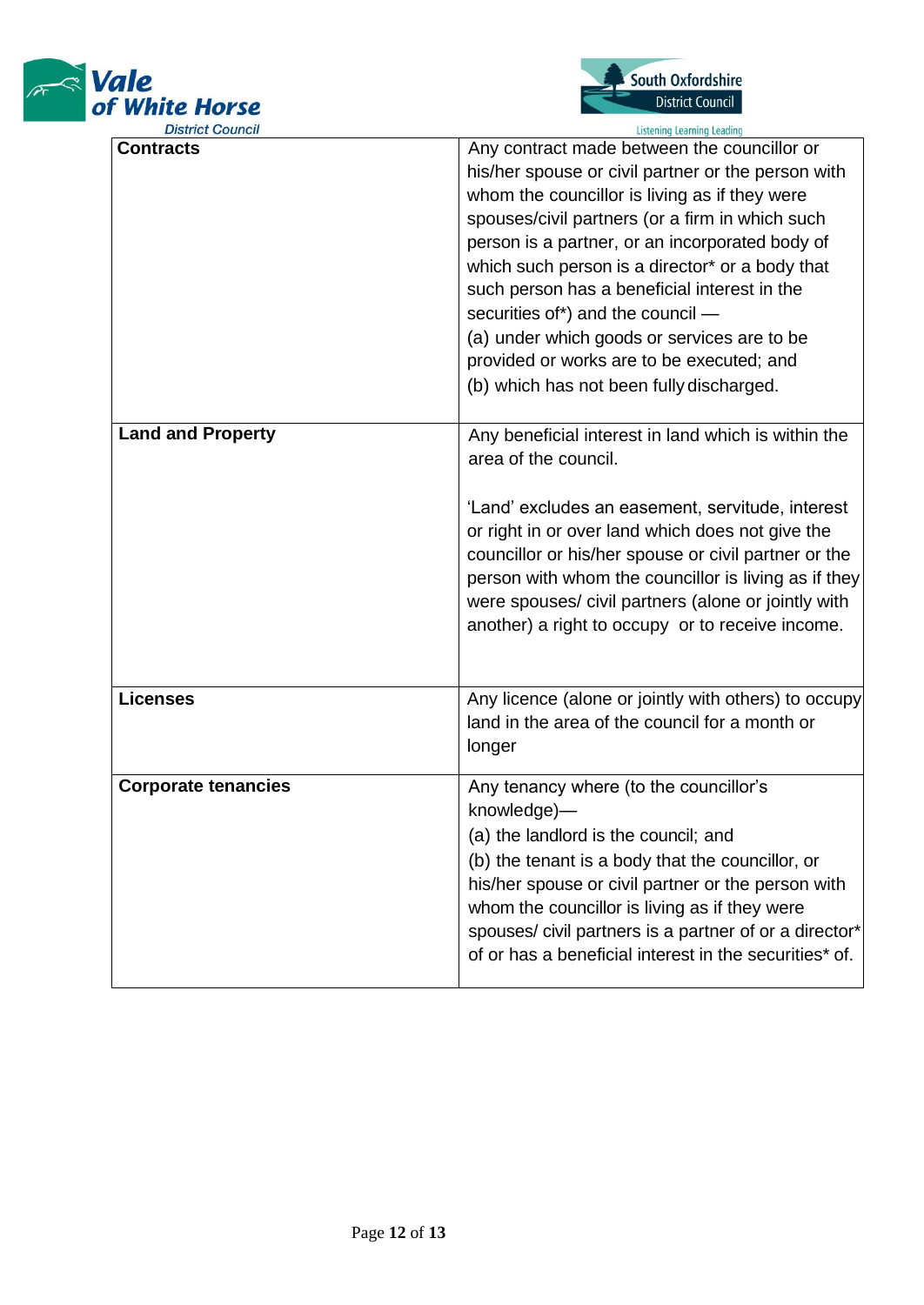



| <b>DISTRICT COUNCIL</b> | Listening Learning Leading                                             |
|-------------------------|------------------------------------------------------------------------|
| <b>Securities</b>       | Any beneficial interest in securities* of a body                       |
|                         | where—                                                                 |
|                         | (a) that body (to the councillor's knowledge) has a                    |
|                         | place of business or land in the area of the                           |
|                         | council; and                                                           |
|                         | $(b)$ either—                                                          |
|                         | $\left( \mathbf{0} \right)$ the total nominal value of the securities* |
|                         | exceeds £25,000 or one hundredth of the total                          |
|                         | issued share capital of that body; or                                  |
|                         | (ii) if the share capital of that body is of                           |
|                         | more than one class, the total nominal value of the                    |
|                         | shares of any one class in which the councillor, or                    |
|                         | his/ her spouse or civil partner or the person with                    |
|                         | whom the councillor is living as if they were                          |
|                         |                                                                        |

capital of the class. \* 'Director' includes a member of the committee of management of an industrial and provident society.

\* 'securities' means shares, debentures, debenture stock, loan stock, bonds, units of a collective investment scheme within the meaning of the Financial Services and Markets Act 2000 and other securities of any description, other than money deposited with a building society.